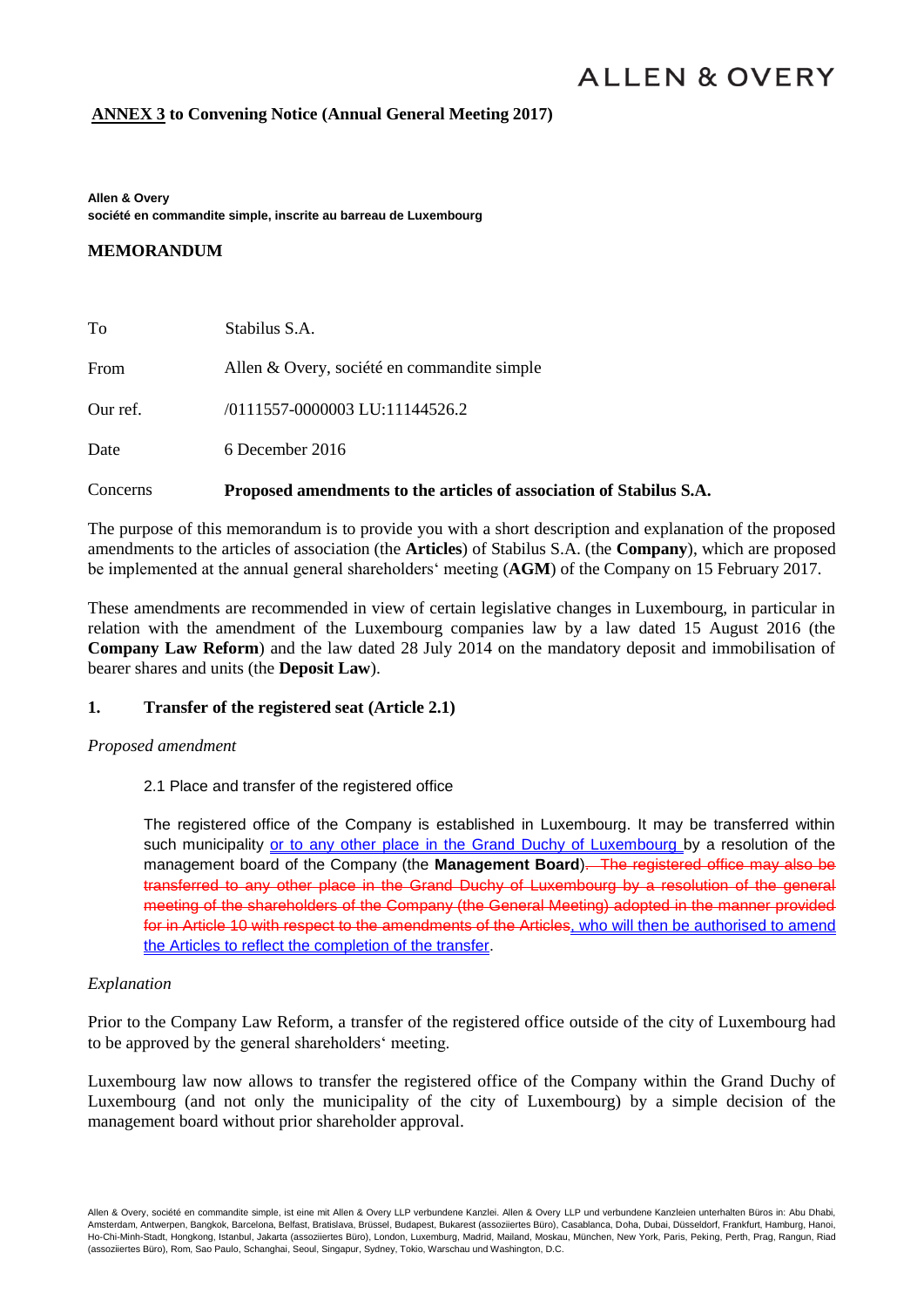We recommend to reflect this new flexibility in the Articles, provided, for the avoidance of doubt, that any transfer outside of the Grand Duchy of Luxembourg would still be subject to prior shareholder approval.

Please note that as a consequence of this amendment, article 3.2 also requires an amendment to include the definition of "General Meeting" as follows:

The Company may be dissolved, at any time, by a resolution of the general meeting of shareholders (the **General Meeting** ) adopted in the manner provided for in Article 10 with respect to the amendments of the Articles.

### **2. Conversion into dematerialised shares (Article 6.2)**

*Proposed amendment*

6.1 Form of the shares

The shares of the Company are in registered form or are bearer shares, at the option of the shareholder. They shall be in registered form until they are fully paid-up.

#### **6.2 Share register and share certificates**

#### The terms of this Articles 6.2 are applicable to shares in registered form only.

The shares of the Company are dematerialised shares (**Dematerialised Shares**) in accordance with the Luxembourg law on dematerialised shares dated 6 April 2013 (the **Dematerialisation Law**). All future shares to be issued by the Company shall be in dematerialised form and the optional conversion of shares to any other form by the holder of such shares is prohibited.

All dematerialised shares shall be registered via the single settlement organisation (*organisme de liquidation*) appointed by the Company, as it may be changed from time to time (the **Settlement Organisation**). The dematerialised shares are only represented, and the ownership of such shares is only established by a record in the name of the shareholder in the securities account. The Settlement Organisation may issue or request the Company to issue certificates relating to dematerialised shares for the purpose of international circulation of securities.

The decision to proceed with the mandatory conversion of all existing shares of the Company, represented at such time by a global bearer share, was taken at the annual general shareholders' meeting of the Company dated 15 February 2017 (the **2017 AGM**).

In accordance with article 9(3) of the Dematerialisation Law, all shares within the centralized management system operated by Clearstream Frankfurt that are already treated as *de facto*  dematerialized financial instruments shall automatically be converted into Dematerialised Shares in accordance with the Dematerialisation Law three months after the publication of the 2017 AGM in the RESA (*Recueil électronique des sociétés et associations*) (such thee months period, the **Transitory Period**). The Company may exercise any rights under article 17 of the Dematerialisation Law for the purpose of identifying the holders of Dematerialised Shares.

A share register will be kept at the registered office, where it will be available for inspection by any shareholder. Such register shall set forth the name of each shareholder, its residence or elected domicile, the number of shares held by it, the nominal value or accounting par value paid in on each such share, the issuance of shares, the transfer of shares and the dates of such issuance and transfers. The ownership of the shares will be established by the entry in this register.

Certificates of these entries may be issued to the shareholders and such certificates, if any, will be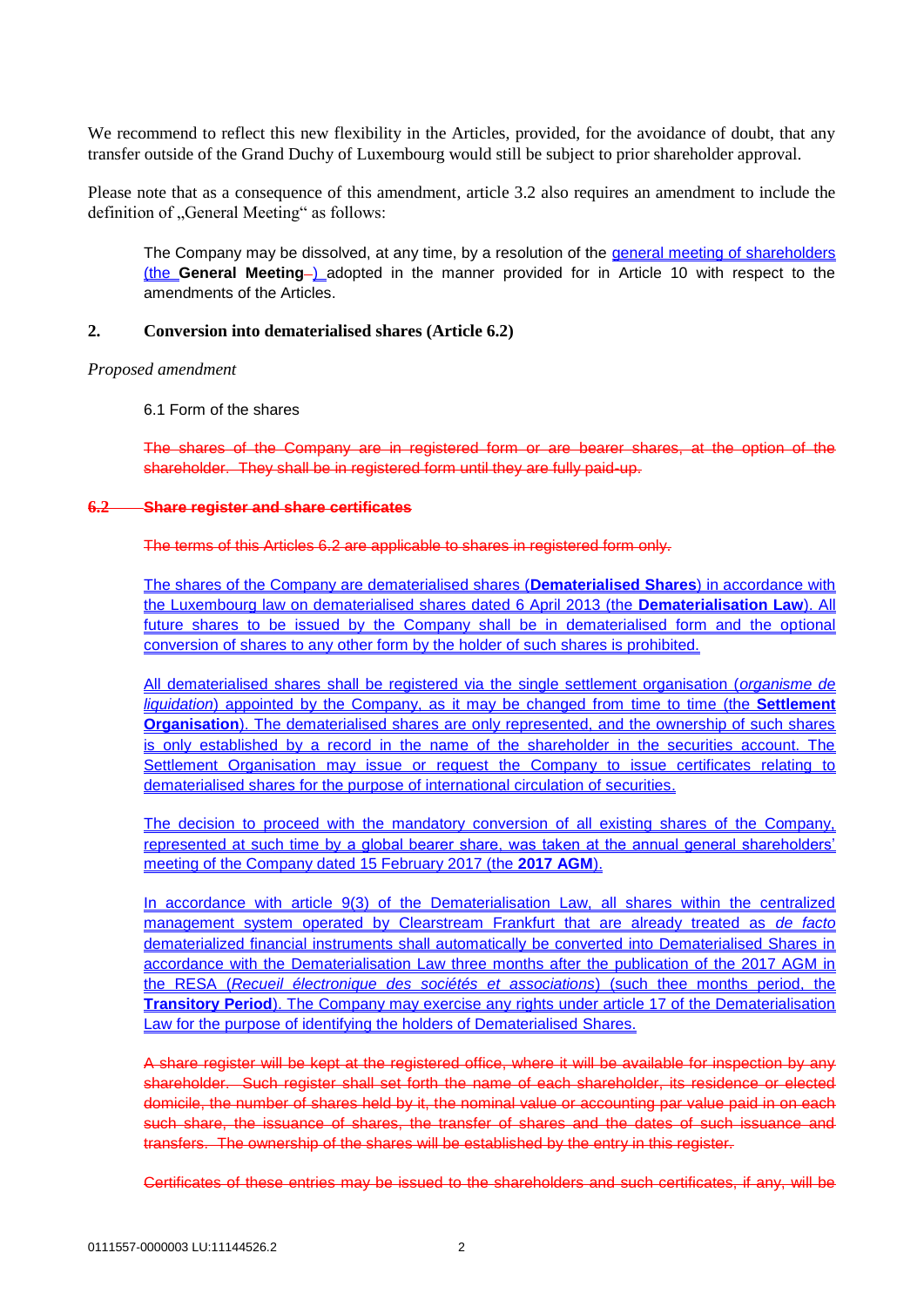signed by the chairman of the Management Board or by any other two members of the Management Board.

(…)

### 6.4 **6.5**Deposit

Notwithstanding the foregoing in this Article 6 and for the duration of the Transitory Period, where

(…)

# **7. TRANSFER OF SHARES**

Following the effective conversion of all Company shares into Dematerialised Shares after the Transitory Period, all shares are freely transferable through book entry transfers (*virement de compte à compte*) in accordance with the legal requirements of the Dematerialisation Law.

(old articles 7.1, 7.2 and 7.3 to be deleted)

#### *Explanation*

Currently the share capital of the Company is represented by a single global bearer share, which is deposited in Frankfurt, Germany, with Clearsteam. This global bearer share is represented in the Clearstream system through dematerialised certificates registered in the security accounts of the shareholders.

This system of a *de facto* dematerialisation has been relied upon for many years in Luxembourg to facilitate listings on stock markets. However, there exists no dedicated legal framework for this system, which is merely based on general legal principles.

Since the entry into force of the Deposit Law, the long term sustainability of the *de facto* dematerialisation has been questioned. Indeed the Deposit Law provides that all Luxembourg law governed bearer shares have to be deposited with an accredited depositary in Luxembourg and the non-compliance with these rules leads to a neutralisation of the rights attached to the relevant bearer shares.

Based on a literal interpretation of the Deposit Law, this would require the Company to deposit the global bearer share in Luxembourg, which is however not conceivable in practice to the extent Clearstream in view of internal policies requires the global bearer share to remain in Frankfurt.

Although the current practical risk is rather academic and the share structure of the Company remains in our view valid to the extent the Deposit Law should not be applicable to a "global" bearer share, we advise to proceed with this "technical" change to convert the current global bearer share into dematerialised shares in accordance with the Luxembourg law dated 6 April 2013 to ensure that the Company and its shareholders benefit from the most up-to-date and secure legal framework available.

On a practical level, this will not require any positive action by the shareholders of the Company (other than approving the relevant resolution), but going forward the Company shares would rely on Lux CSD (www.luxcsd.com) in Luxembourg to act as central settlement organisation.

# **3. Date of the annual general shareholders' meeting (article 9)**

#### *Proposed amendment*

# 9. ANNUAL GENERAL MEETING OF THE SHAREHOLDERS - OTHER MEETINGS